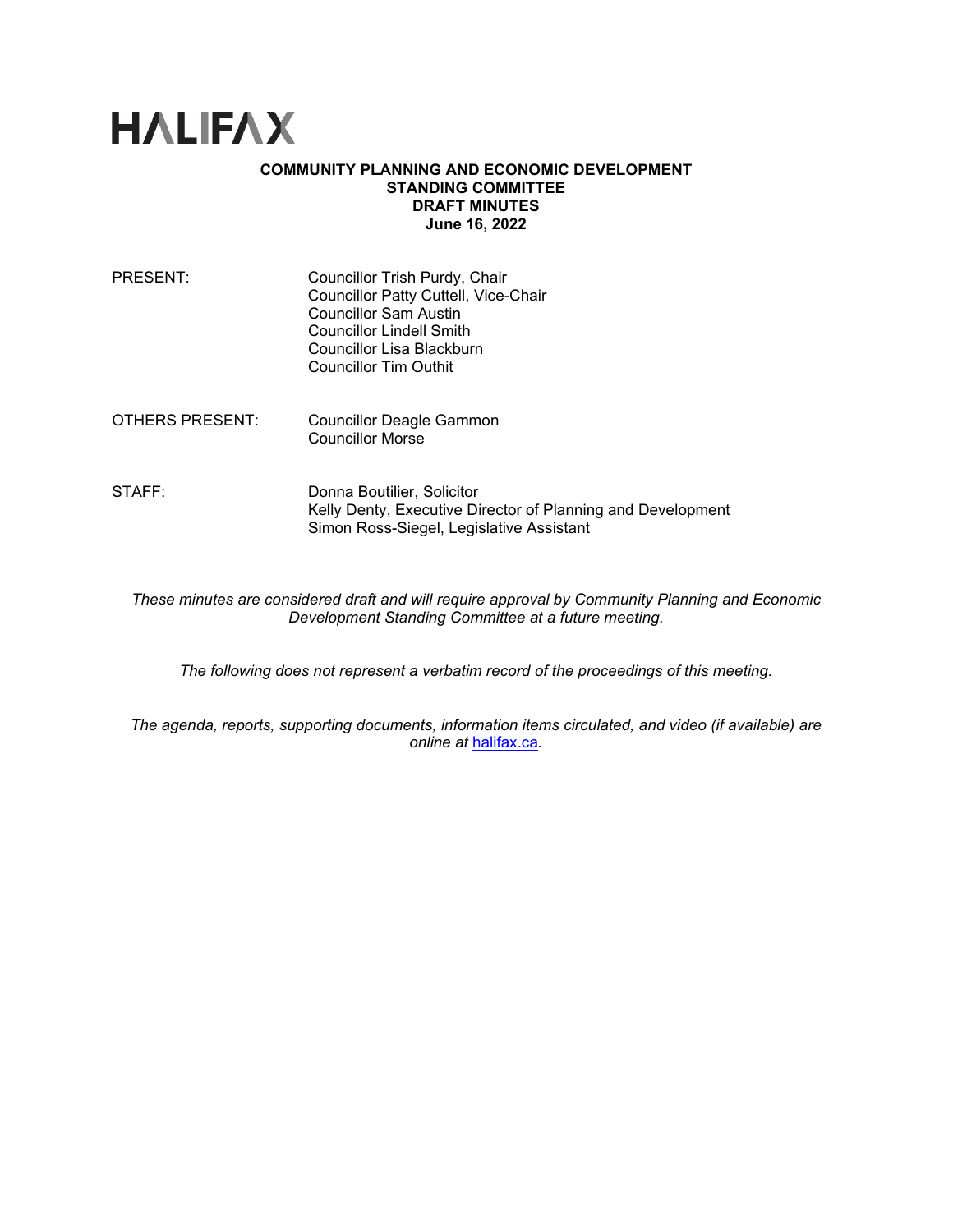*The meeting was called to order at 10:01 a.m., and recessed at 12:13 p.m. The Standing Committee reconvened at 12:22 p.m. The Standing Committee moved into an In Camera (In Private) session at 12:26 and reconvened at 12:42 p.m. The Standing Committee adjourned at 12:43 p.m.*

# **1. CALL TO ORDER AND LAND ACKNOWLEDGEMENT**

The Chair called the meeting to order at 10:01 a.m. and acknowledged that the meeting took place in the traditional and ancestral territory of the Mi'kmaq people, and that we are all treaty people.

# **2. APPROVAL OF MINUTES – April 21, 2022**

MOVED by Councillor Blackburn, seconded by Councillor Smith

**THAT the minutes of April 21, 2022 be approved as circulated.**

## **MOTION PUT AND PASSED.**

# **3. APPROVAL OF THE ORDER OF BUSINESS AND APPROVAL OF ADDITIONS AND DELETIONS**

Additions: None

Deletions: None

MOVED by Councillor Smith, seconded by Councillor Blackburn

## **THAT the agenda be approved as presented.**

## **MOTION PUT AND PASSED.**

- **4. BUSINESS ARISING OUT OF THE MINUTES**
- **5. CALL FOR DECLARATION OF CONFLICT OF INTERESTS – NONE**
- **6. MOTIONS OF RECONSIDERATION – NONE**
- **7. MOTIONS OF RESCISSION – NONE**

# **8. CONSIDERATION OF DEFERRED BUSINESS – NONE**

**9. NOTICES OF TABLED MATTERS – NONE**

#### **10. CORRESPONDENCE, PETITIONS & DELEGATIONS 10.1 Correspondence**

Correspondence was received and circulated for items: 10.3.1 and 12.1.1.

For a detailed list of correspondence received refer to the specific agenda item.

#### **10.2 Petitions – None**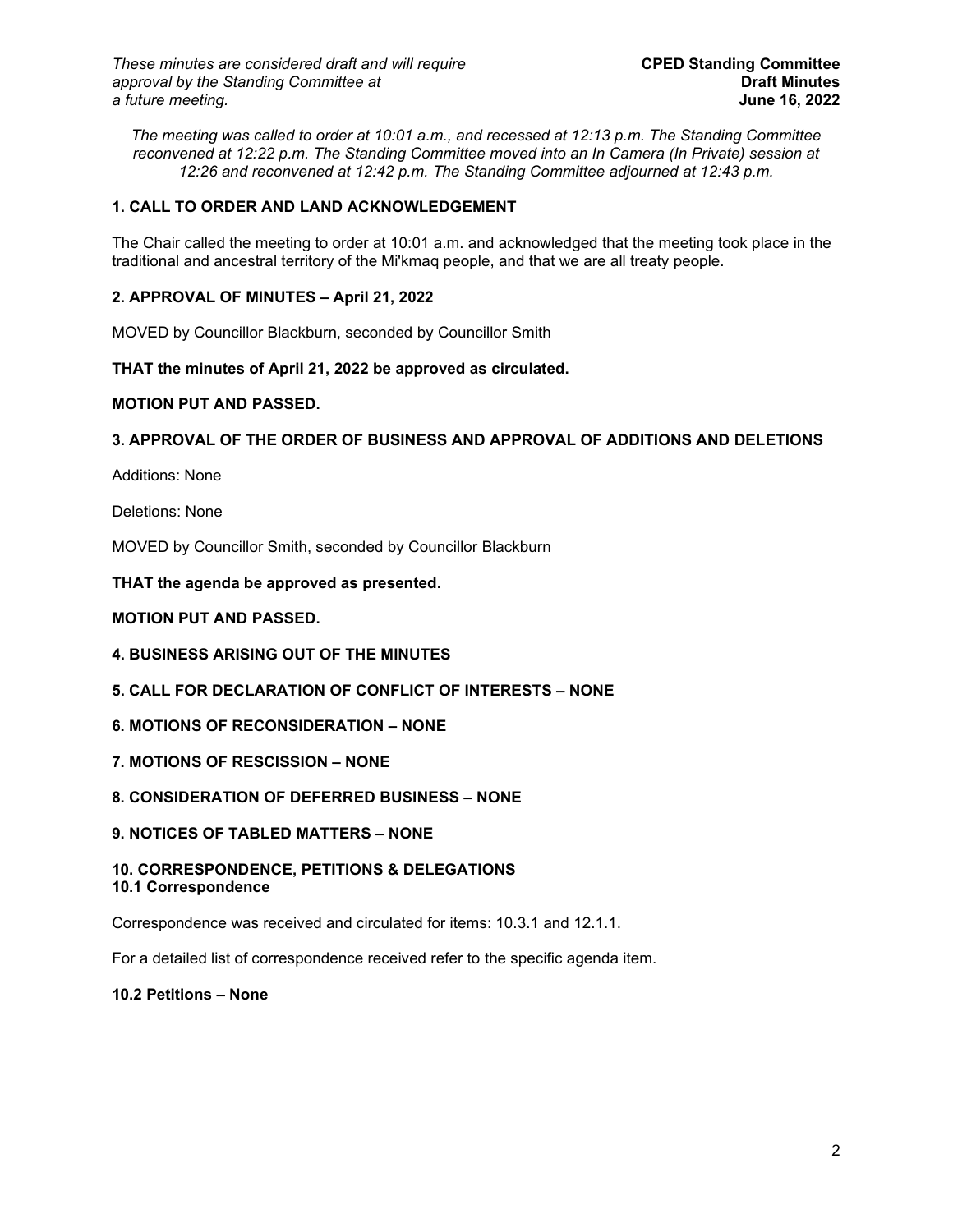*These minutes are considered draft and will require* **CPED Standing Committee** *approval by the Standing Committee at* **Draft Minutes**   $a$  *future meeting.* 

## **10.3 Presentation**

**10.3.1 Northern Suburban Area Outdoor Community Recreational and Teaching Facility –** *Rita Nigam, HRM Northern Suburban Area Community Turf Committee*

The following was before the Standing Committee:

- Speaker Request to Present dated May 9, 2022
- Speaker Presentation dated June 16, 2022
- Correspondence from Rita Nigam

Rita Nigam and Cory Bell, Representatives of the HRM Northern Suburban Area Community Turf Committee, gave a presentation on the Northern Suburban Area Outdoor Community Recreational and Teaching Facility and responded to questions of clarification from the Standing Committee.

MOVED by Councillor Blackburn, seconded by Councillor Outhit

**THAT the Community Planning and Economic Development Standing Committee recommend that Regional Council:**

- **1. Direct the Chief Administrative Officer to provide a staff report to advance the development of an all-weather field and running track located in the area of Lockview High School by the Municipality, as outlined in the proposal from the HRM Northern Suburban Area Community Turf Committee, and including reviews and investigations of:**
	- **a. The suitability of the site;**
	- **b. The funding as outlined in the proposal, including that 80% the proposed funds be directly from the HRM Northern Suburban Area Community Turf Committee, and the Provincial and Federal governments;**
	- **c. The ability to enter into suitable arrangements with the HRCE/Province of Nova Scotia; and**
	- **d. Opportunities to partner with Indigenous community leadership; and**
- **2. Pending the outcomes of the reviews and investigations of the suitability of developing the proposed all-weather field and running track at Lockview High School, identify the project within future capital, operational budgets and business plans and include it in Provincial and Federal funding applications.**

Members of Standing Committee and staff stated that it is possible that the proposed report would be consolidated with the Regional Playing Field Strategy report, though staff noted they would explore various options.

### **MOTION PUT AND PASSED.**

**10.3.2 Policy Barriers to Environmental Protection –** *Kortney Dunsby, Sustainable Cities Coordinator for the Ecology Action Centre, & Coordinator of Our HRM Alliance*

The following was before the Standing Committee:

- Speaker Request to Present dated June 3, 2022
- Speaker Presentation dated June 16, 2022

Kortney Dunsby and Mary Ellen Donovan, representative of Our HRM Alliance, gave a presentation on Policy Barriers to Environmental Protection and responded to questions of clarification from the Standing Committee.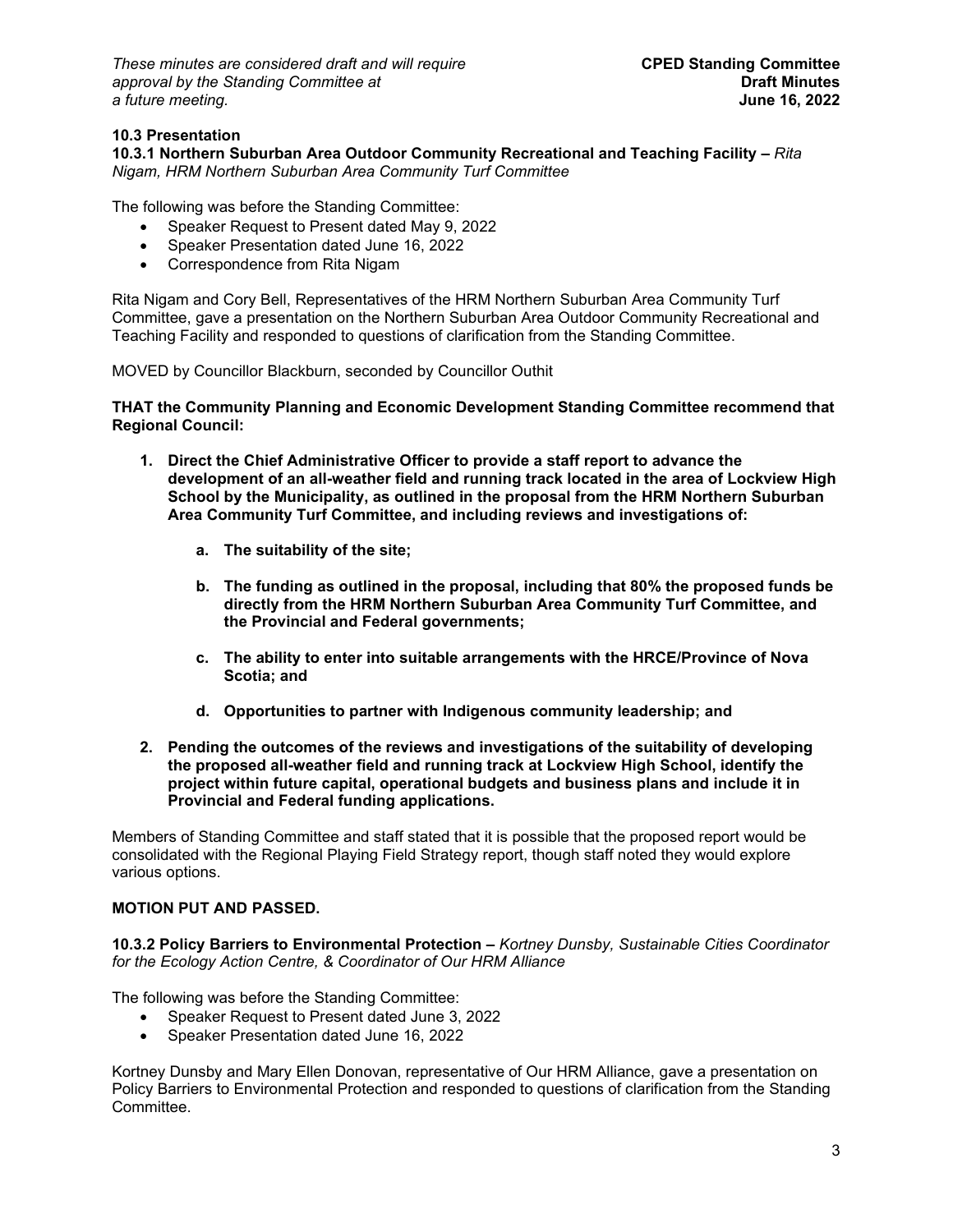# **11. INFORMATION ITEMS BROUGHT FORWARD – NONE**

#### **12. REPORTS**

#### **12.1 STAFF**

#### **12.1.1 Potential Changes to By-Law N-200 Respecting Construction-Related Noise**

The following was before the Standing Committee:

- Staff recommendation report dated July 16, 2021
- Staff Supplementary recommendation Report dated May 20, 2022
- Correspondence from Stephen Adams and Duncan Williams
- Staff presentation dated June 16, 2022

Kasia Tota, Principal Planner of Urban Design, gave a presentation on the proposed changes to By-Law N-200 respecting construction-related noise and responded to questions of clarification from the Standing Committee.

MOVED by Councillor Smith, seconded by Councillor Austin

**THAT the Community Planning and Economic Development Standing Committee recommend that Regional Council adopt the revised By-law N-207, amending By-law N-200 Respecting Noise, as set out in Attachment B of the May 20, 2022 report.**

MOVED by Councillor Cuttell, seconded by Councillor Austin

**THAT the motion be amended to read: "THAT Community Planning and Economic Development Standing Committee recommend that Regional Council:**

- **1. Adopt the revised By-law N-207, amending By-law N-200 Respecting Noise, as set out in Attachment B of the May 20, 2022 report; and**
- **2. Schedule a public hearing."**

Councillor Purdy stepped down from the Chair and Councillor Cuttell assumed the Chair.

MOVED by Councillor Outhit, seconded by Councillor Blackburn

#### **THAT Community Planning and Economic Development Standing Committee extend the meeting to end at 12:30 p.m.**

#### **MOTION PUT AND PASSED.**

The question was called on the amendment.

#### **MOTION TO AMEND PUT AND DEFEATED.**

Councillor Purdy resumed the Chair.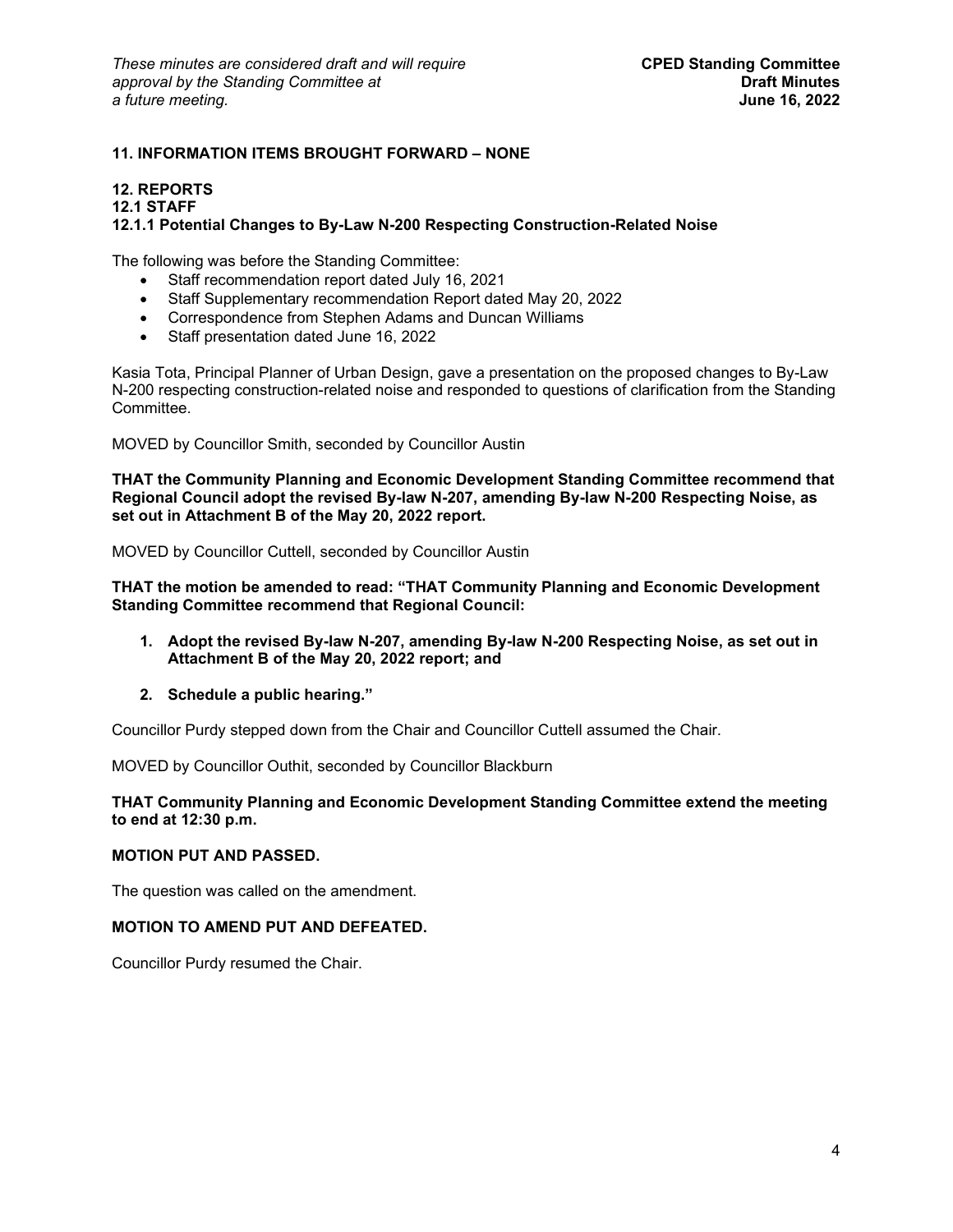The motion now reads:

**THAT Community Planning and Economic Development Standing Committee recommend that Regional Council:** 

- **1. Adopt the revised By-law N-207, amending By-law N-200 Respecting Noise, as set out in Attachment B of the May 20, 2022 report; and**
- **2. Schedule a public hearing.**

#### **MOTION PUT AND DEFEATED.**

MOVED by Councillor Outhit, seconded by Councillor Blackburn

**THAT Community Planning and Economic Development Standing Committee recommend that Regional Council amend the revised By-law N-207, as set out in Attachment B of this report, to change the end hours for construction noise hours to 8 pm, Monday to Friday.**

#### **MOTION PUT AND PASSED.**

MOVED by Councillor Cuttell, seconded by Councillor Blackburn

**THAT Community Planning and Economic Development Standing Committee request a staff report to explore the impact of seasonal hours of operation on the construction industry.**

#### **MOTION PUT AND PASSED.**

**12.2 MEMBERS OF STANDING COMMITTEE – NONE 12.3 COMMUNITY DESIGN ADVISORY COMMITTEE – NONE 12.4 HERITAGE ADVISORY COMMITTEE – NONE**

#### **13. MOTIONS – NONE**

#### **14. IN CAMERA (IN PRIVATE)**

MOVED by Councillor Cuttell, seconded by Councillor Austin

**THAT Community Planning and Economic Development Standing Committee convene to In Camera (In Private) to discuss Item 14.1 PERSONNEL MATTER.** 

#### **MOTION PUT AND PASSED.**

#### **14.1 PERSONNEL MATTER**

This matter was dealt with In Camera (In Private) and ratified in public as follows:

MOVED by Councillor Austin, seconded by Councillor Cuttell

### **THAT Community Planning and Economic Development Standing Committee defer consideration of Item 14.1 PERSONNEL MATTER to the June 30, 2022 meeting.**

#### **MOTION PUT AND PASSED.**

**15. ADDED ITEMS – NONE**